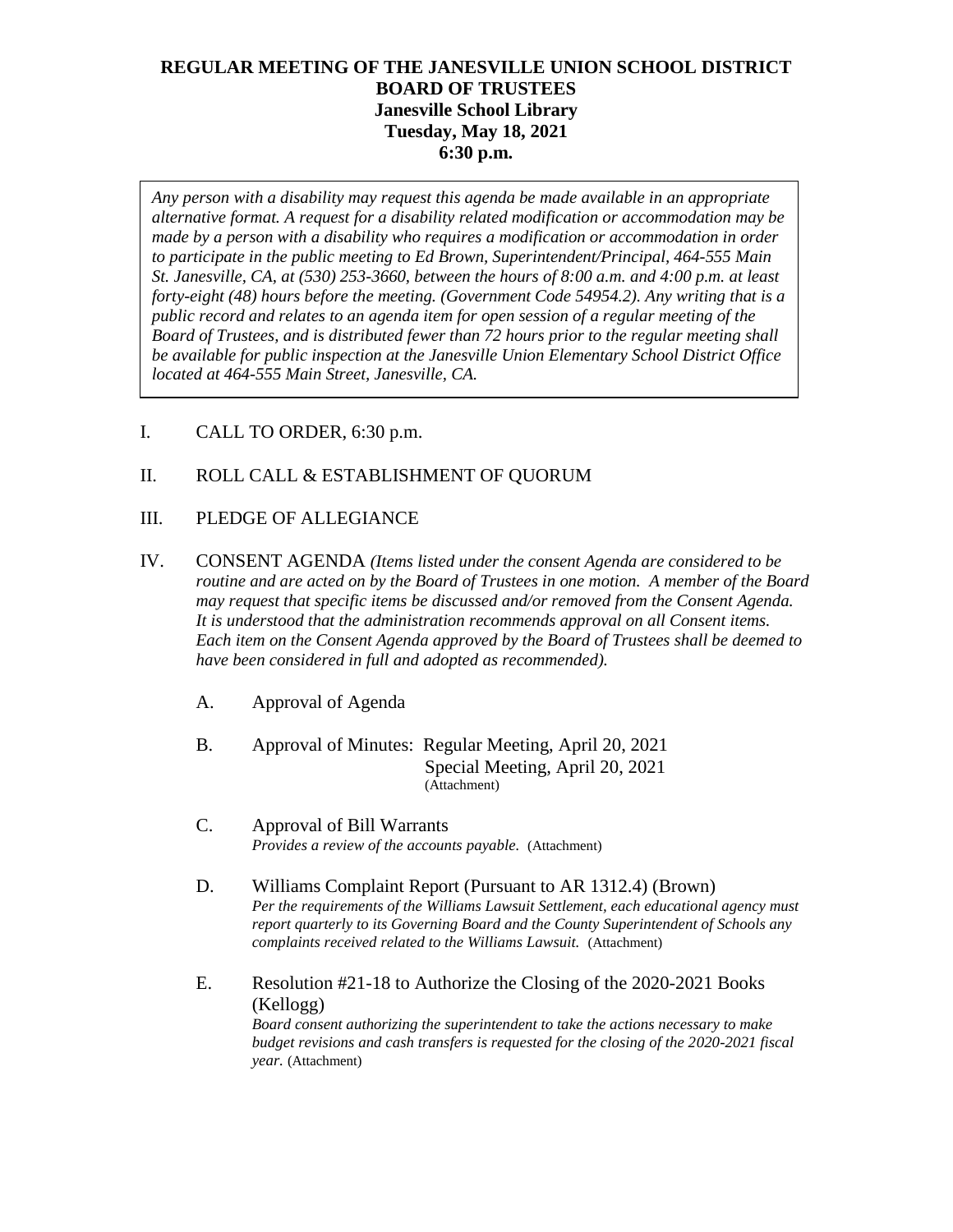## V. DISCUSSION REGARDING PROVISIONAL APPOINTMENT TO THE JANESVILLE UNION SCHOOL DISTRICT BOARD OF TRUSTEES:

- A. Review of Written Statement(s) Regarding Interest/Qualifications (Brown)
- B. Interview Candidate(s)

## VI. VISITORS

**Public-Input** – *During this portion of the meeting, any member of the public is permitted to make a brief statement, express his/her viewpoint, or ask a question regarding matters related to the school system. Three minutes may be allotted to each speaker and a maximum of twenty minutes to each subject matter.*

#### VII. CORRESPONDENCE:

A. Letter from Patricia A. Gunderson, Superintendent of the Lassen County Office of Education, Regarding a Review of the Collective Bargaining Agreement Between JUSD and the CSEA (Attachment)

## VIII. REPORTS:

- A. Student Council Report
- B. PTO Boosters Report
- C. Janesville Teachers' Association (JTA) Report
- D. California School Employees' Association (CSEA) Report
- E. Enrollment Report (Attachment)
- F. School Site Council (Attachment)
- G. Business Cash Flow Update (Attachment)
- H. Superintendent Report

#### IX. DISCUSSION/ACTION ITEMS:

- A. Offer/Sign Certificated Elementary Teaching Contract for 2021-2022:
	- Greg Blakeman (Brown)
- B. Offer/Sign Certificated Elementary Teaching Contract for 2021-2022:
	- Ida Bruce (Brown)
- C. Offer/Sign Certificated Elementary Teaching Contract for 2021-2022:
	- Jessica Gillespie (Brown)
- D. Teacher Assignments for 2021-2022 (Brown) (Attachment)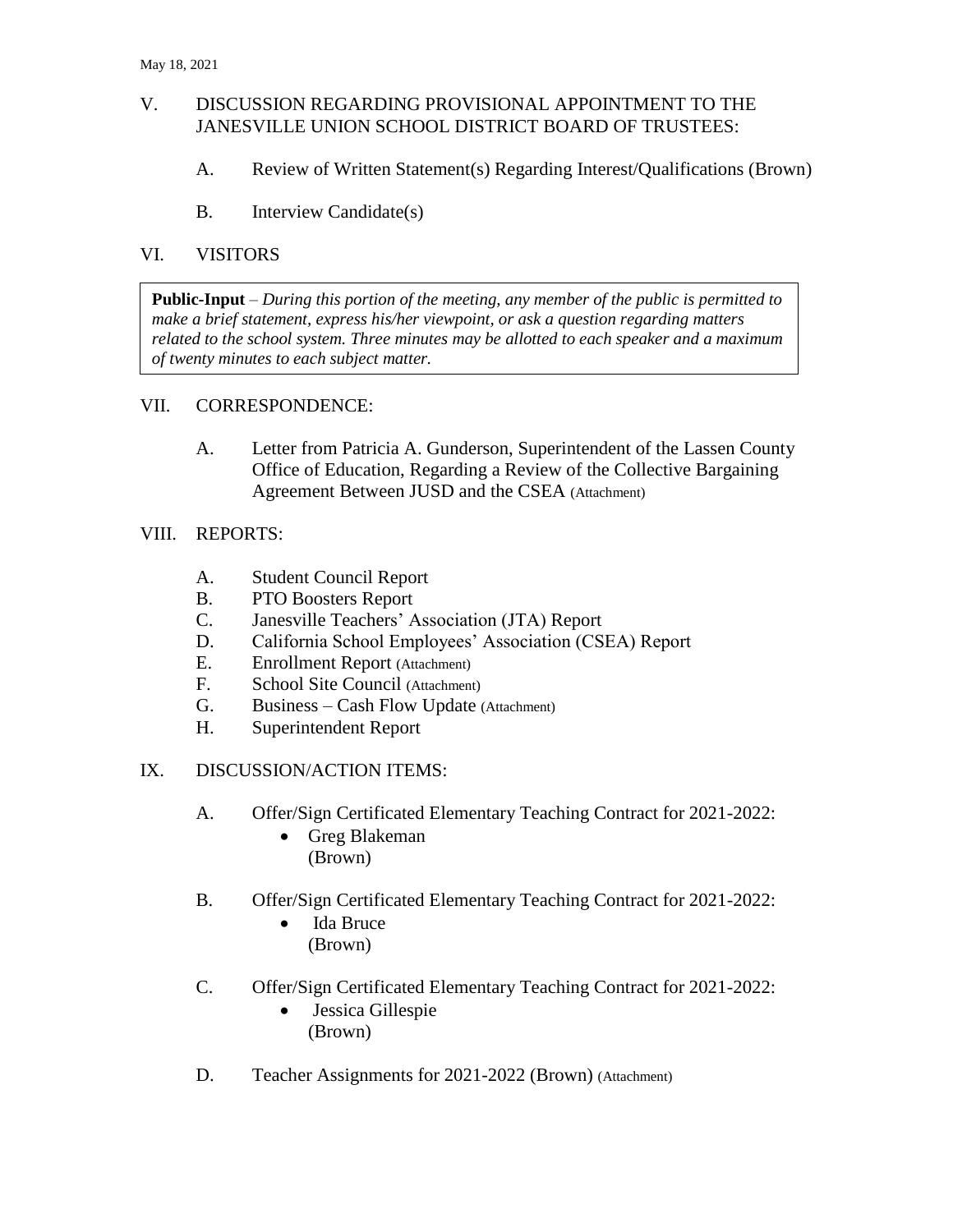**NOTICE TO THE PUBLIC –** To comply with Government Code Section 3547.5, Mandate for Public Disclosure of Collective Bargaining Agreements, this is a posting for public view of the proposed tentative agreement between the Janesville Union School District (JUSD) and the California School Employees' Association (CSEA) for July 1, 2021 through June 30, 2024.

The Board will conduct a PUBLIC HEARING on the proposed tentative agreement between the JUSD and the CSEA for July 1, 2021 through June 30, 2024. The Public Disclosure will be reviewed at this time and the public is invited to comment and ask questions.

- E. Open Public Hearing for the Proposed Tentative Agreement Between the JUSD and the CSEA for July 1, 2021 through June 30, 2024 (Brown)
- F. Close Public Hearing for the Proposed Tentative Agreement Between the JUSD and the CSEA for July 1, 2021 through June 30, 2024 (Brown)
- G. Approve the CSEA and the JUSD Proposed Tentative Agreement Between the JUSD and the CSEA for July 1, 2021 through June 30, 2024 (Brown) (Attachment)
- H. Approve Memorandum of Understanding (MOU) Between the CSEA and JUSD Regarding Changes to Multiple Classified Job Descriptions (Brown) (Attachment)
- I. Approve Expanded Learning Opportunity (ELO) Grant Plan (Brown) (Attachment)
- J. First Reading to Review/Revise the 2021-2022 Janesville School Wildcat Handbook (Brown) (Attachment)
- K. Review Plan for Seventh Graders Moving to Eighth Grade (Brown)
- L. Accept Letter of Resignation with the Intent to Retire from Kendra Bierman (Brown) (Attachment)
- M. Accept Letter of Resignation with the Intent to Retire from Alan McDonald (Brown) (Attachment)
- N. Accept Letter with the Intent to Retire from Terri O'Bryan but Maintain Part-Time Employment (Brown) (Attachment)
- O. CONTRACT Just Kidding Around Childcare Program (Kellogg) (Attachment)
- P. Approve MOU Between Tehama County Superintendent of Schools and JUSD Regarding the Teacher Induction Program (Brown) (Attachment)